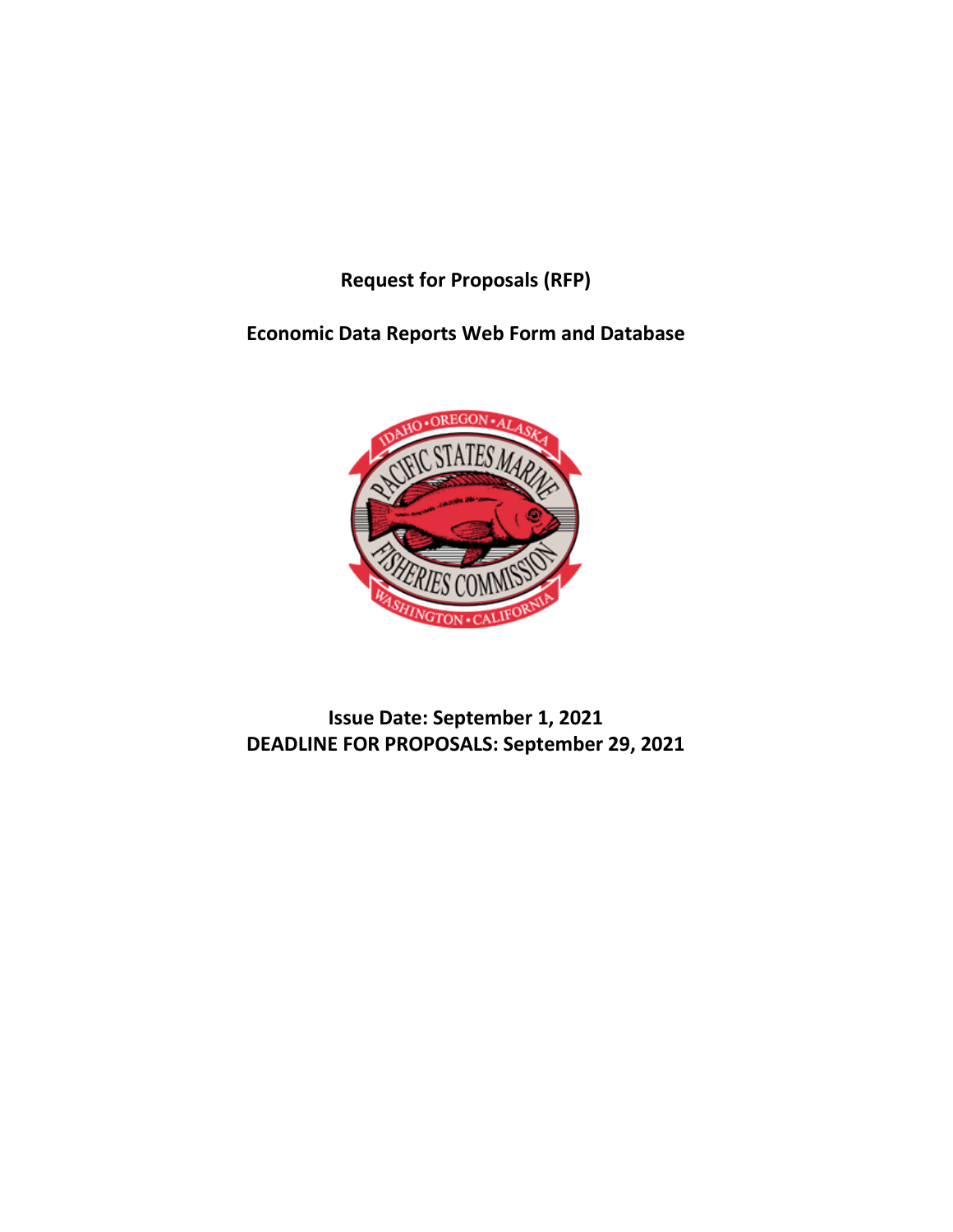# **RFP Process Schedule**

| September 1, 2021         | Request for Proposal (RFP) issued and distributed                                                                                     |
|---------------------------|---------------------------------------------------------------------------------------------------------------------------------------|
| September 17, 2021        | Deadline for written questions regarding this RFP                                                                                     |
|                           | Please email questions to Michael Arredondo at marredondo@psmfc.org                                                                   |
| September 24, 2021        | Q&A document, including the answer to the written questions posted on<br>the PSMFC website at: http://www.psmfc.org/procurements/blog |
| <b>September 29, 2021</b> | Deadline for submission of proposals                                                                                                  |
|                           | Proposals need to be submitted by e-mail to: marredondo@psmfc.org                                                                     |
|                           | Subject line for submissions: EDR Web and Database RFP                                                                                |
|                           | Faxed and hard copy proposals will not be accepted.                                                                                   |
| October 4-8th, 2021       | Proposal review                                                                                                                       |
| October 12th, 2021        | Project finalist selected                                                                                                             |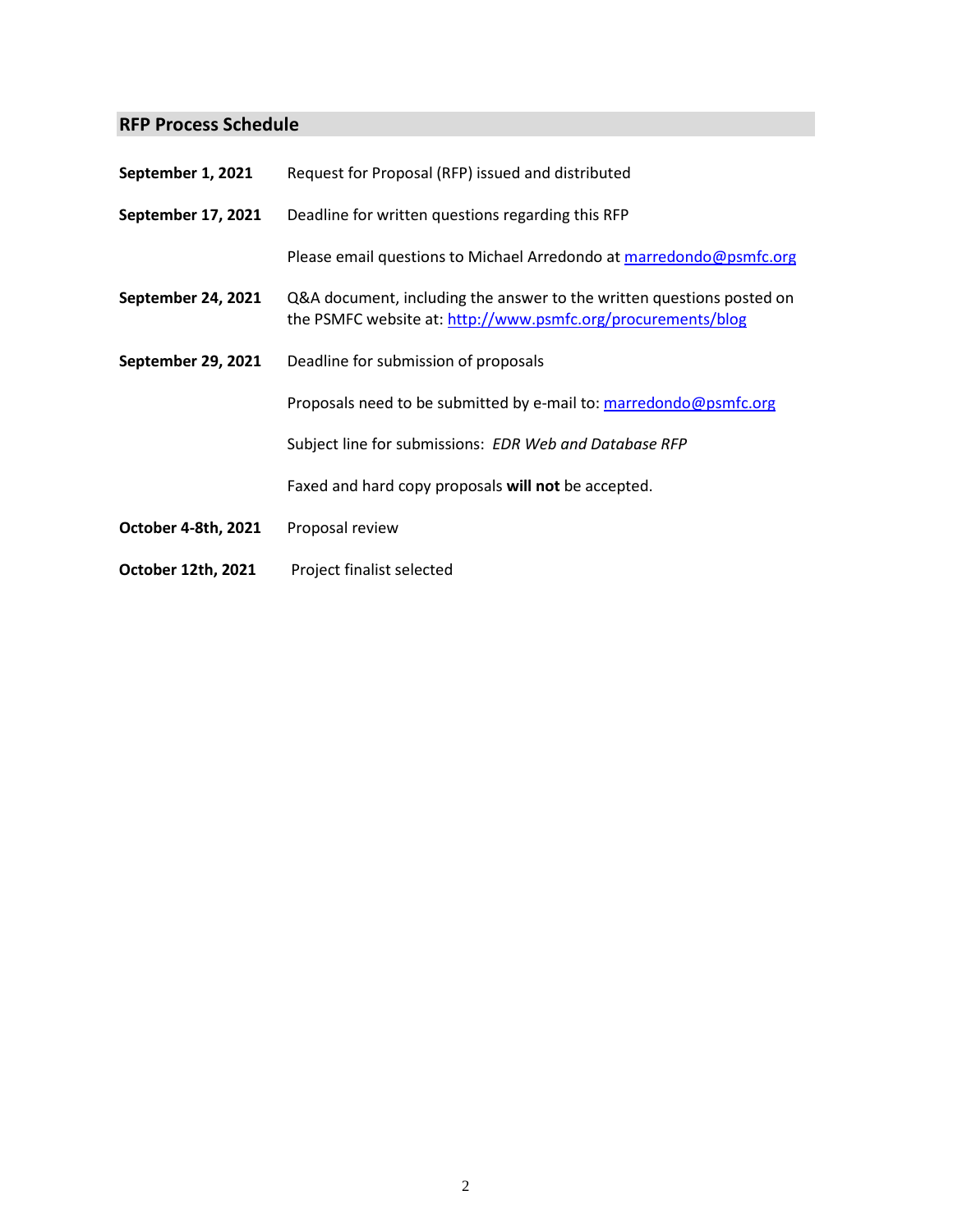# **Introduction**

Pacific States Marine Fisheries Commission (PSMFC) is the third party data collection agent for NOAA Fisheries Economic Data Report (EDR) and other social and economic survey data collection programs for federally managed fisheries off Alaska. Under a grant from NOAA, PSMFC provides administrative and IT infrastructure support for the collection of mandatory annual EDR data from regulated, federally licensed participants in associated Alaska fisheries, in addition to various periodic or one-time survey projects.

PSMFC is seeking to subcontract with an information technology (IT) company to provide support in the following key areas:

- maintain and develop secure online data collection web application using Microsoft .NET and supporting development tools;
- maintain and develop XML and relational database schemas and scripted database management procedures in Oracle, monitor automated ETL processes, and conduct routine data process QA/QC audit procedures;
- provide ongoing technical support to PSMFC during periods of active user access to web application to ensure that application remains operational and data integrity is maintained, and address critical technical issues rapidly and efficiently

## **Background**

Alaska Fisheries Information Network (AKFIN) is a program of Pacific States Marine Fisheries Commission (PSMFC) that maintains a data warehouse comprised of Alaska State and federal commercial fisheries data, as well as EDR data. The EDR program at PSMFC collects data for EDR projects associated with four different fishery management programs: Crab Rationalization (CR), and Amendment 80, Amendment 91, and Gulf of Alaska groundfish trawl. Each EDR program employs one or more survey forms, each with multiple data entry tables associated with distinct relational database structures, which are stored in AKFIN's data warehouse. Within the data warehouse, EDR records are integrated with other state and federal fishery management data to support analytical and data validation purposes. All EDR and other record-level data within the AKFIN warehouse is confidential under state and federal law.

There are 9 unique EDR survey instruments (forms)

- 1. CR Catcher Vessel EDR
- 2. CR Catcher Processor EDR
- 3. CR Processor EDR
- 4. GOA Catcher Vessel EDR
- 5. GOA/A80 Catcher Processor EDR
- 6. GOA Processor EDR
- 7. A91 Compensated Transfer Report
- 8. A91 Fuel Survey
- 9. A91 Vessel Master Survey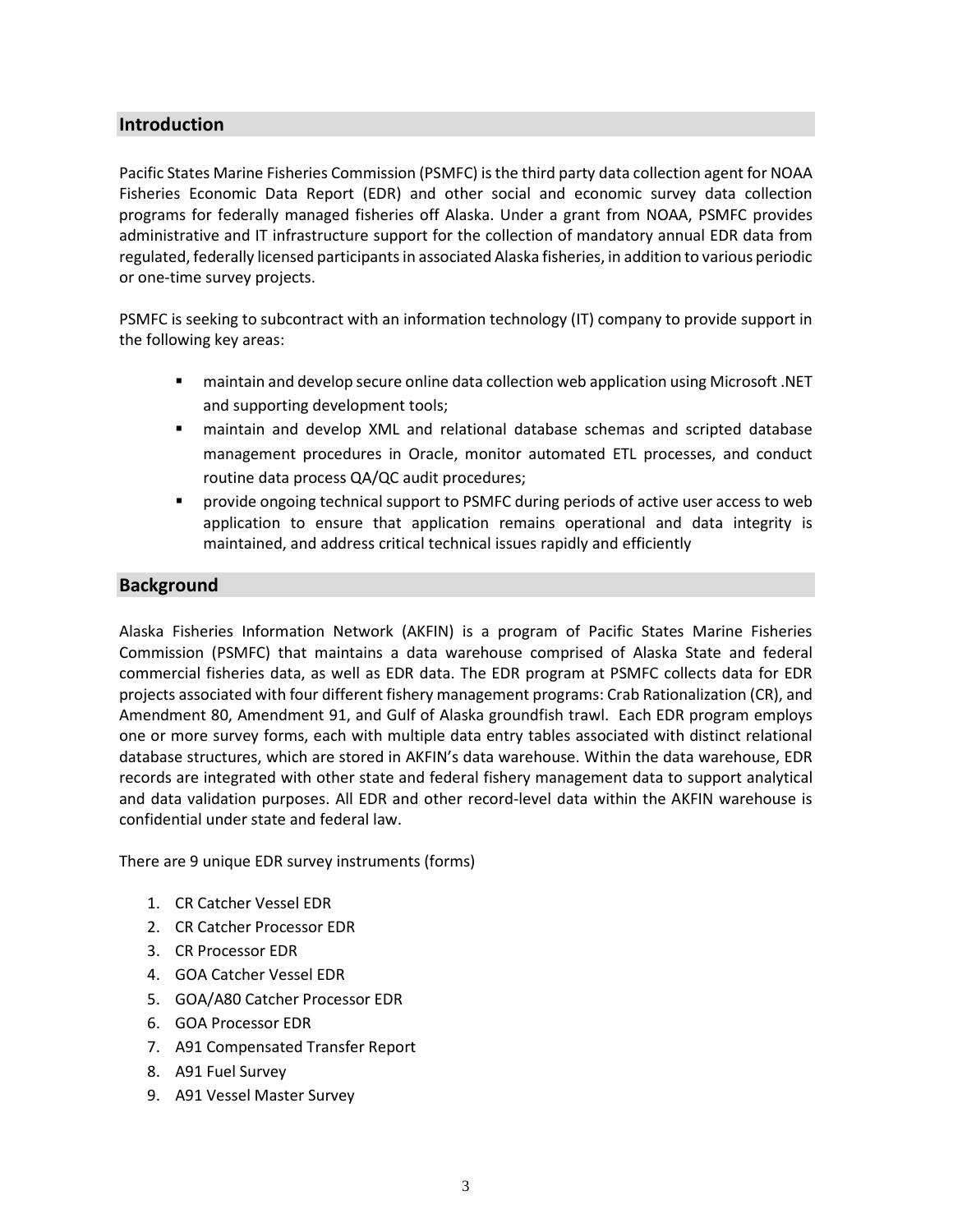Electronic webform versions of all survey instruments have already been created in .NET. Industry EDR submitters/users are issued secure login credentials, enabling them to access the required forms online via PSMFC's survey web portal, and complete and submit the forms online. At the submitters discretion, CR and GOA EDR can also be printed from a .pdf version available on the web and completed offline or on paper, and submitted to PSMFC by mail or email; in such cases, PSMFC personnel use the .NET webform to data enter the submitted EDR data. The A91 EDR exists only in a .NET webform and all users must electronically submit their data online via the web portal. The main EDR web page is <http://www.psmfc.org/edr/> with links to each of the 4 EDR projects and .pdf versions of the associated EDR survey instruments.

Webform data are stored as entered initially in XML format, with all data fields from a submitted form comprising a single Oracle CLOB record. Once the user completes the required form(s), electronically signs and finalizes the data submission, the record is parsed by automated PL/SQL script and loaded into one or more tables in the staging version of the associated relational database schema. PSMFC/AKFIN analysts execute error detection routines, selected records undergo detailed third-party audit validation against submitters' financial records, and all data edits and corrections are completed and finalized by PSMFC personnel in the staging schema. Once all data records are finalized, SQL scripts are executed to load the database to the production schema, from which it is available to authorized data users, including NOAA Fisheries (NMFS) and North Pacific Fishery Management Council (NPFMC) analytical staff. Regulations require that individual CR and GOA EDR records are made available to analysts in anonymized form, and SQL scripts that load data to the production schema are constructed to replace unique identifiers (submitter name, address, and other identifying fields) with anonymized equivalent values.

Login credentials for A91, A80 and GOA forms are delivered to required submitters by April 1 of each year, with a June 1 deadline for EDR submission. The CR EDR login credentials are distributed by June 1, with a July 31<sup>st</sup> submission deadline each year. The web application and respective webforms must be updated for annual changes (e.g. date references), tested and prepared for deployment in advance of the April 1/June 1 start dates, and actively maintained during the 60-day reporting periods, with approximately 4-6 weeks of additional maintenance for ongoing use by late submitters and completion of error corrections.

The Alaska Saltwater Sport Fishing Charter Business Survey is not conducted every year, but is periodically fielded during March – May. The survey has a .NET webform and associated database schemas in AKFIN similar to those developed and maintained for the EDR program.

## **Scope of Work**

The EDR program has been operating since 2005. The web application and all EDR form and database code has been developed and refined over a period of years under previous contract, and is currently fully operational and in active use. During 2015-2016, the .NET web application and all forms were modified to incorporate the Bootstrap framework of HTML, CSS and JS tools, and PSMFC will have completed the 2016 EDR collection cycle using the modified web application.

The scope of work for the project is largely comprised of maintenance of the existing code base, execution and monitoring of pre-developed routines, and stand-by technical support during active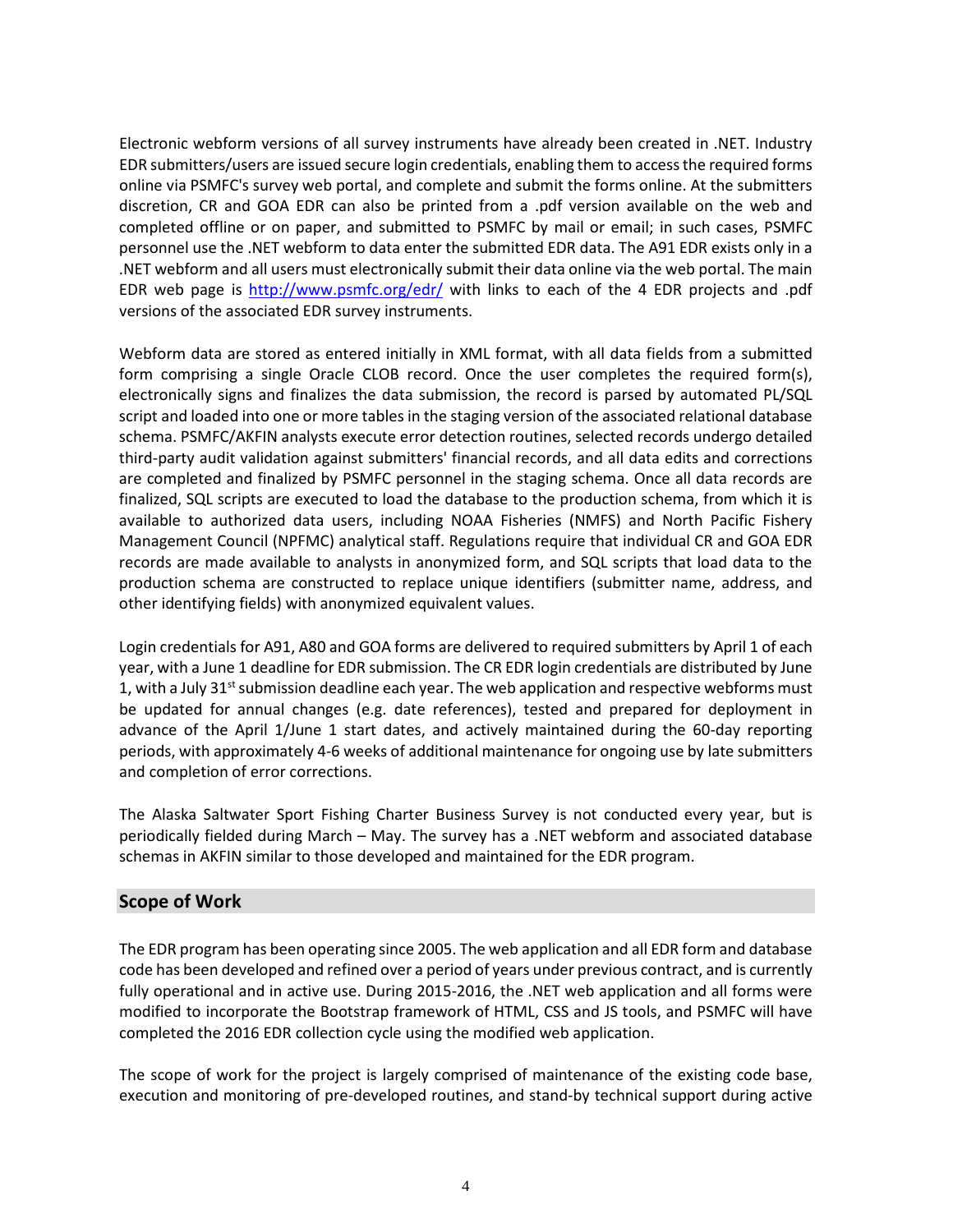data collection phase of the project. Review of user comments and completed results of the most recent round of data collection and processing may identify a limited set of revisions to address web app or data processing errors. Further development of the web application will focus on refining the current functionality to improve efficiency and accuracy of data reporting. Specific tasks and responsibilities under the contract are the following:

- maintain and develop secure online data collection web application using Microsoft .NET and supporting development tools;
- maintain and develop XML and relational database schemas in Oracle, including (1) designing new tables and views in Oracle, (2) develop SQL and PL/SQL code, (3) SQL performance tuning, and (4) perform routine data QA/QC procedures to validate results of ETL processes;
- provide rapid-response technical support to PSMFC during periods of active user access to web application;
- assist with future web application and database enhancements as needed during the life of this contract.

The EDR webforms need to be up and running for each EDR collection with no errors or downtime. Because the data being collected is confidential, security is also very important. Accomplishing all of these needs requires subcontracted support that: (a) are dependable and available within short notice, (b) have an understanding of commercial fisheries data, (c) can complete assigned projects in a timely manner with unbendable deadlines, and (d) have the necessary senior level knowledge and resources to complete the projects on time and budget.

# **Contractor Qualifications**

This project requires an IT consulting firm that has demonstrated expert knowledge of the activities and systems of resource management agencies. The staff of this firm shall be stable and have a successful record of completing projects similar in size and scope to support a medium sized organization with fewer than 50 users.

Technical requirements demand the contractor have experience with Oracle database 10g or above, SQL, PL/SQL, Oracle BI Administration and report development, APEX, Microsoft .NET, Linux environment, and a thorough knowledge of data warehousing principles.

## **Proposal Requirements and Scoring**

## **Requirements**

To successfully respond to this RFP the applicant must:

- Demonstrate an ability to complete IT projects in a timely manner. This project has fast approaching and unbendable deadlines. The contractor must have IT resources available that are capable of completing this project on a rapid timeline.
- Make contract staff available to meet with agency staff online and at short notice, as needed. The stakeholders in this project fully expect to work with the contractors in a close and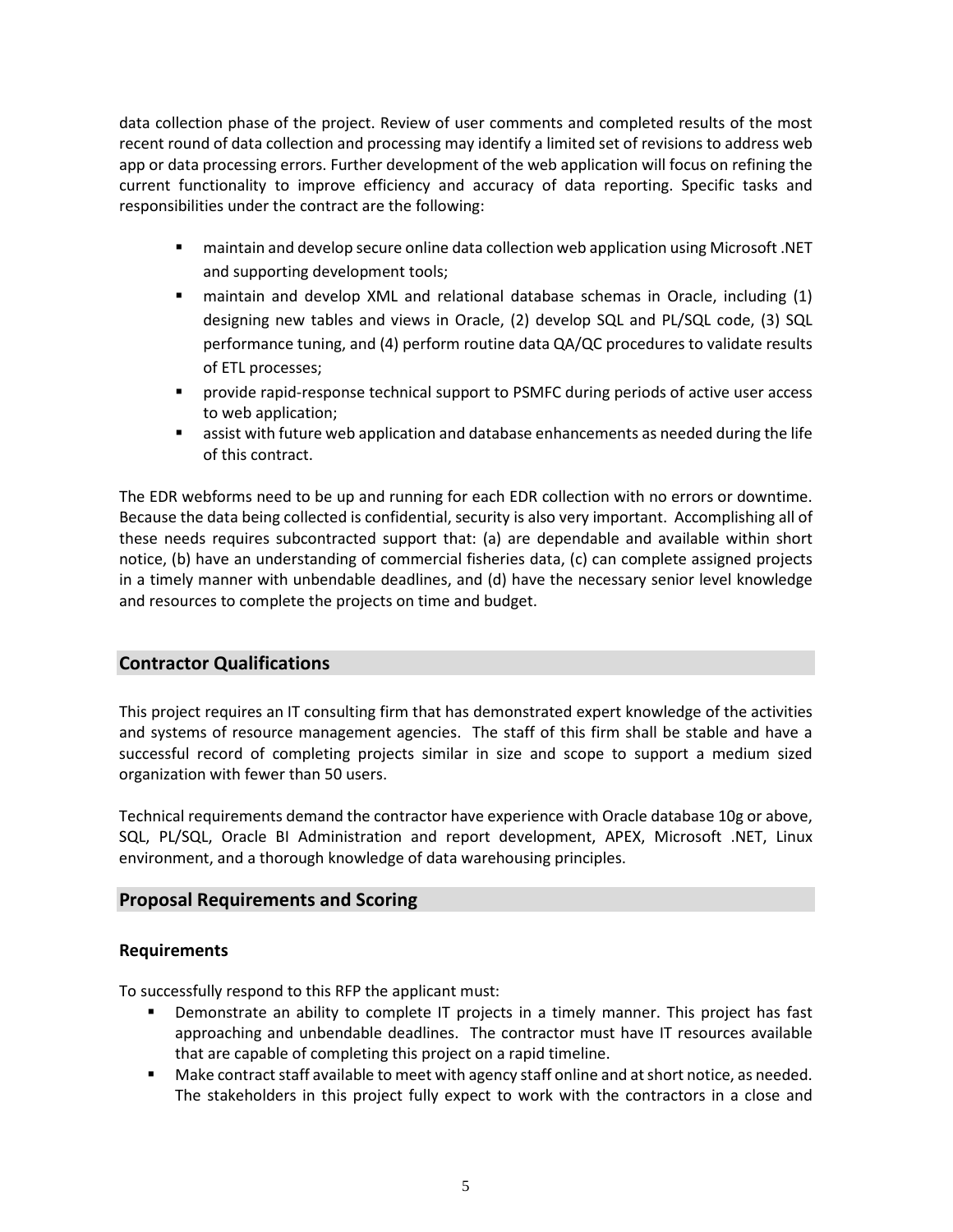dynamic relationship to develop, evaluate, and modify the joint electronic reporting system and administration tasks. Mentoring staff to maintain and upgrade this system is also required.

 Understand the realities and limitations of self-reported fisheries information in Alaska. For instance, when NMFS first deployed halibut and sablefish IFQ card swipe terminal systems, it experienced significant problems with software compatibilities and data communications. The contracting agency must be responsive to such events and remain flexible in finding solutions to encountered problems.

#### **Scoring**

- **Business Experience. (40 percent)** The contractor must demonstrate knowledge of natural resource management, have worked with confidential economic data in the past two years, and must have experience with Oracle Database environment and Microsoft .NET.
- **Cost (30 percent)** Provide total cost per hour that you would bill PSMFC for work on the proposed project. Identify position titles, their hourly wage and tasks each position would be involved with.
- **Technical Approach (30).** Describe your web form to collect confidential economic data and ETL solution for transferring and verifying all data was transferred from the web form to the Oracle data warehouse.

#### INSTRUCTIONS, CONDITIONS, AND NOTICES TO PROPOSERS

#### **QUESTIONS**

Questions regarding this RFP shall be submitted in writing no later than 9 September 2016 to:

Michael Arredondo 205 SE Spokane Street, Suite 100 Portland, OR 97202 Email[: marredondo@psmfc.org](mailto:marredondo@psmfc.org)

#### **NOTICE OF INTENT**

If your organization is interested in submitting a proposal, please send an email by 9 September 2016 to [marredondo@psmfc.org, n](mailto:marredondo@psmfc.org,)otifying PSMFC of your intent to submit a proposal. Your "reply to" address will be added to an email list of interested vendors. This list will be used to notify interested vendors of any modifications to this RFP**.** 

#### **AMENDMENTS TO SOLICITATIONS**

If this solicitation is amended, all terms and conditions that are not amended remain unchanged. Proposers shall acknowledge receipt of any amendment to this solicitation in Proposer's cover letter.

## **SUBMISSION, MODIFICATION REVISION, AND WITHDRAWAL OF PROPOSALS**

3.4.1 Deadline for proposals is 28 September 2016

3.4.2 Proposals by electronic copy must be submitted to:

> Attn: Michael Arredondo 205 SE Spokane Street, Suite 100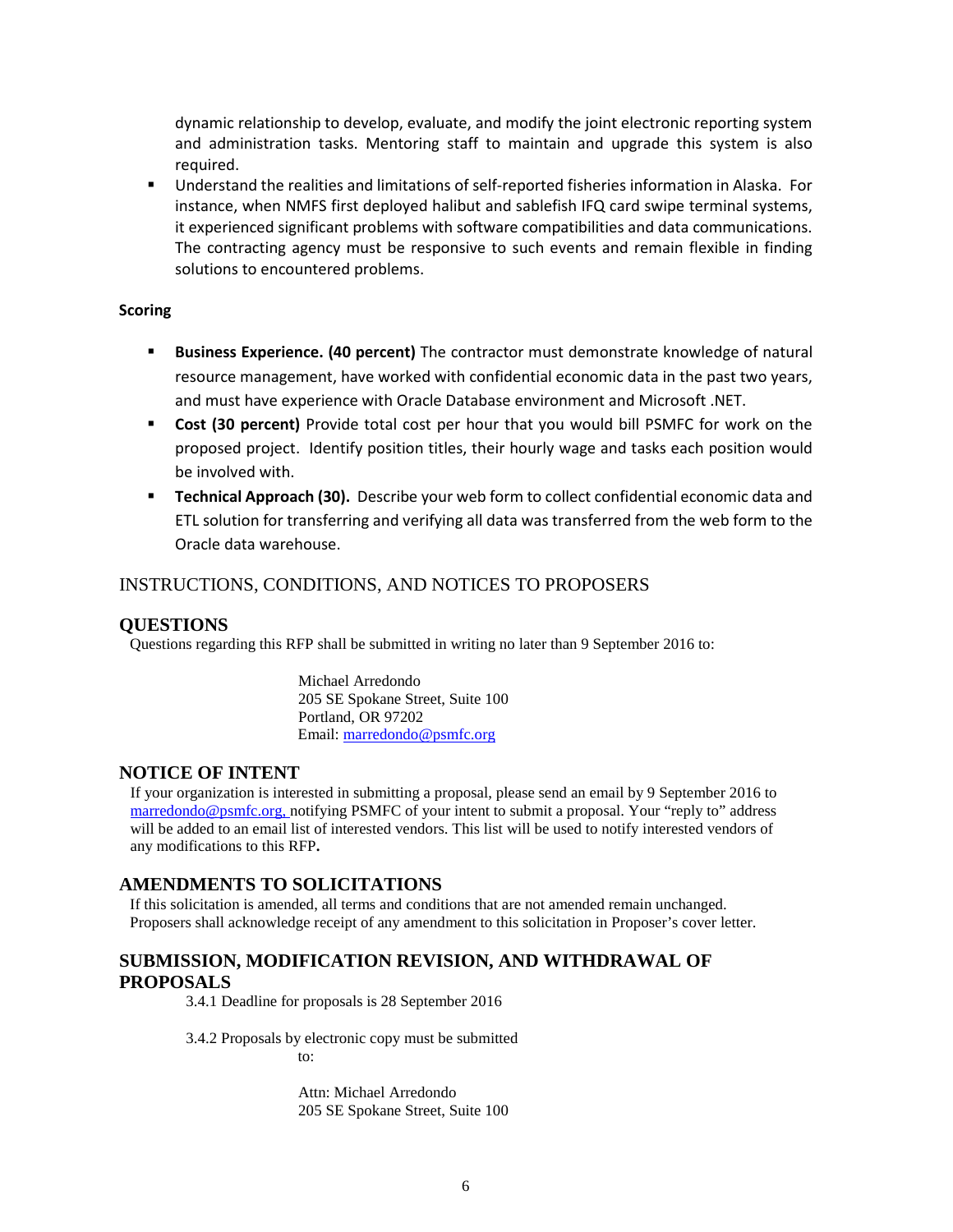#### Portland, OR 97202 Email[: marredondo@psmfc.org](mailto:marredondo@psmfc.org)

3.4.3 Proposals and modifications to proposals may be submitted via electronic copy in PDF or MS Word format.

3.4.4 PSMFC reserves the right to consult with and to consider information from its own sources, including information from state and federal agencies regarding the proposer's prior performance or the status of outstanding investigations or warrants involving the proposer.

3.4.5 Proposers are responsible for submitting proposals, and any modification of revisions, so as to reach PSMFC by 4:00 p.m. Pacific time on 28 September 2016.

3.4.6 Late proposals

3.4.6.1 Any proposal, modification, or revision at the PSMFC office designated in the solicitation after the exact time specified for receipt to offers is "late" and will not be considered unless it is received before award is made, the PSMFC Fiscal Manager determines that accepting the late offer would not unduly delay the acquisition; and

3.4.6.2 There is acceptable evidence to establish that it was received at the PSMFC installation designation for receipt of offers and was under the PSMFC's control prior to the time set for receipt to offers; or

3.4.6.3 It is the only proposal received.

3.4.6.4 However, a late modification of an otherwise successful proposal that makes its terms more favorable to the PSMFC will be considered at any time it is received and may be accepted.

3.4.6.5 Acceptable evidence to establish time of receipt at the PSMFC installation includes the time/date stamp of that installation on the proposal wrapper, other documentary evidence of receipt maintained by the installation, or oral testimony or statements of PSMFC personnel.

3.4.6.6 If an emergency or unanticipated event interrupts normal PSMFC processes so that proposals cannot be received at the office designated for receipt of proposals by the exact time specified in the solicitation, and urgent PSMFC requirements preclude amendment of the solicitation, the time specified for receipt of proposals will be deemed to be extended to the same time of day specified in the solicitation on the first work day on which normal PSMFC processes resume.

3.4.6.7 Proposals may be withdrawn by written notice received at any time before award. Proposals may be withdrawn in person by an offer or an authorized representative, if the identity of the person requesting withdrawal is established and the person signs a receipt for the proposal before award.

3.4.7 Proposers shall submit proposals in response to this solicitation in English and in U.S. dollars.

3.4.8 Proposers may submit modifications to their proposals at any time before the solicitation closing date and time, and may submit modifications in response to an amendment, or to correct a mistake at any time before award.

3.4.9 Proposers may submit revised proposals only if requested or allowed by PSMFC.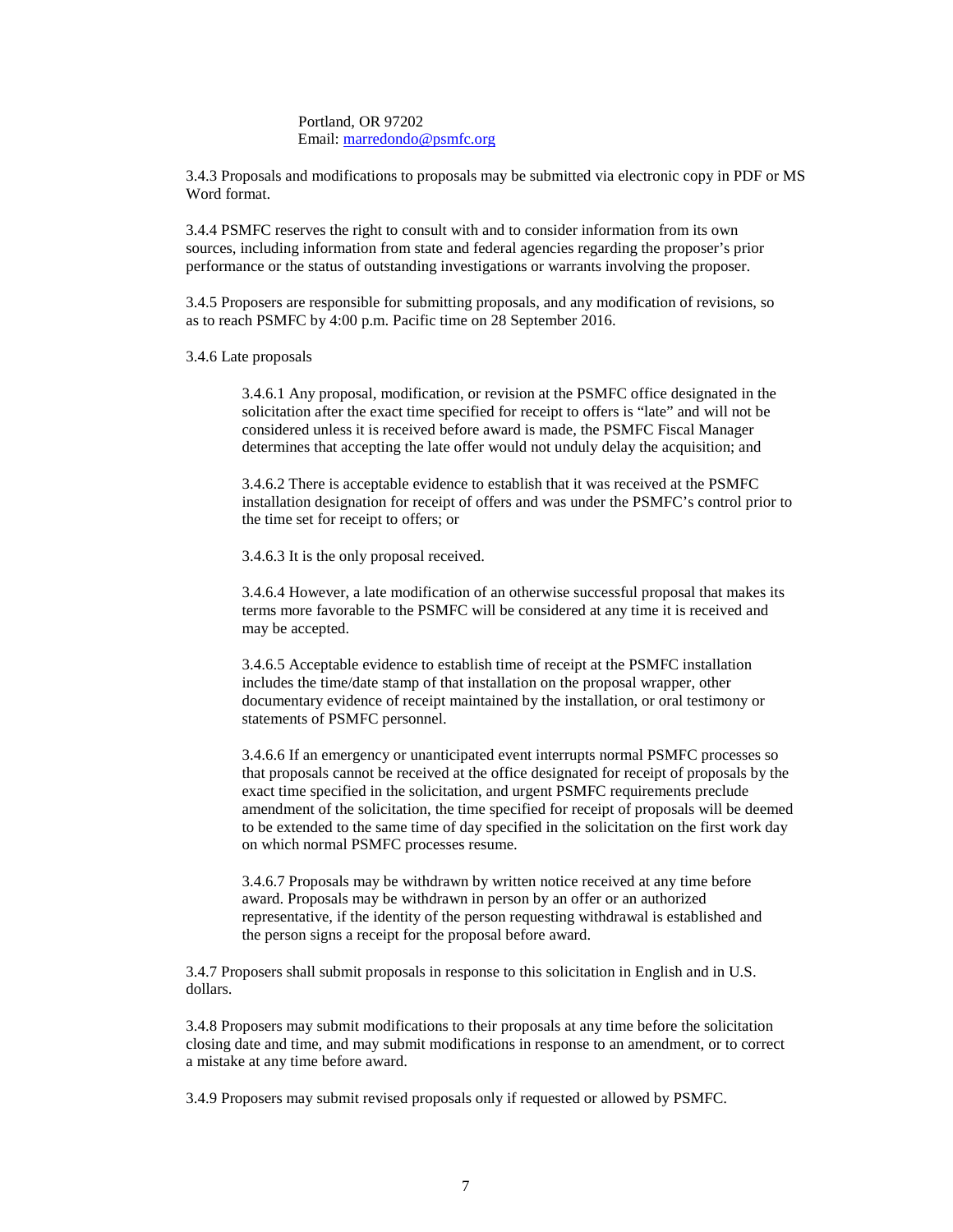3.4.10 Proposals may be withdrawn at any time before award. Withdrawals are effective upon receipt of notice by the Fiscal Manager.

3.4.11 Each Proposal must state that it is a firm offer which may be accepted within a period of ninety (90) days. Although the contract is expected to be awarded prior to that time, the ninety day period is requested in order to allow for unforeseeable delays.

3.4.12 Proposer shall submit the name, address, and telephone number of the person(s) with the authority to bind the firm, as well as to answer questions or provide clarification concerning the firm's proposal.

3.4.13 PSMFC is not liable for any costs incurred by vendors/contractors in developing or submitting their response to this RFP.

## **PROPOSAL EVALUATION**

3.5.1 General. All proposals received in accordance with these RFP instructions will be evaluated to determine if they are complete and meet the requirements specified in this RFP. An award will be made to the Proposer whose offer is judged to be the most advantageous to PSMFC. PSMFC expressly reserves the right to reject any and all proposals and make no award under this RFP, or to negotiate separately with competing vendors.

3.5.2 Process. All Proposals received in accordance with these RFP instructions will be reviewed, analyzed, evaluated and scored in accordance with the criteria described below. If needed, additional information may be requested from one or more Proposers. Interviews will be conducted with the top scoring Proposers. Following the initial interview, review will be conducted by PSMFC staff. Selections will then be made for a second round of interviews, if necessary.

3.5.3 Request for additional information. During the evaluation period, PSMFC may request additional information in order to fairly evaluate a Proposer's offer. If such information is required, the Proposer will be notified in writing (or by email) and will be permitted a reasonable period of time to respond.

3.5.4 Evaluation Criteria. The proposal will be weighted based on the following items (100 percent total):

- 1. Familiarity with Alaska fisheries (20 percent)
- 2. Familiarity and experience with developing and balancing SAMs with seafood industry data from surveys (single region SAMs and MRSAMs). (30 percent)
- 3. Familiarity and experience with developing SAM models for fisheries including Alaska fisheries (single region and multi-region models) (10 percent).
- 4. Familiarity and experience with developing CGE models for fisheries including Alaska fisheries (single region and multi-region models) (30 percent).
- 5. Itemized Budget/Cost: This includes detailed costs for performing the tasks above (10 percent).

In your proposal, please address each of these items. Non-response of any item will lead to that element receiving 0 of the total percentage points. The length of the proposal with the descriptions of these items should not exceed three pages. If necessary, you can attach an abbreviated CV that provides information supporting your descriptions of the above items. The content within the CV will not count against the three pages allowed for the proposal.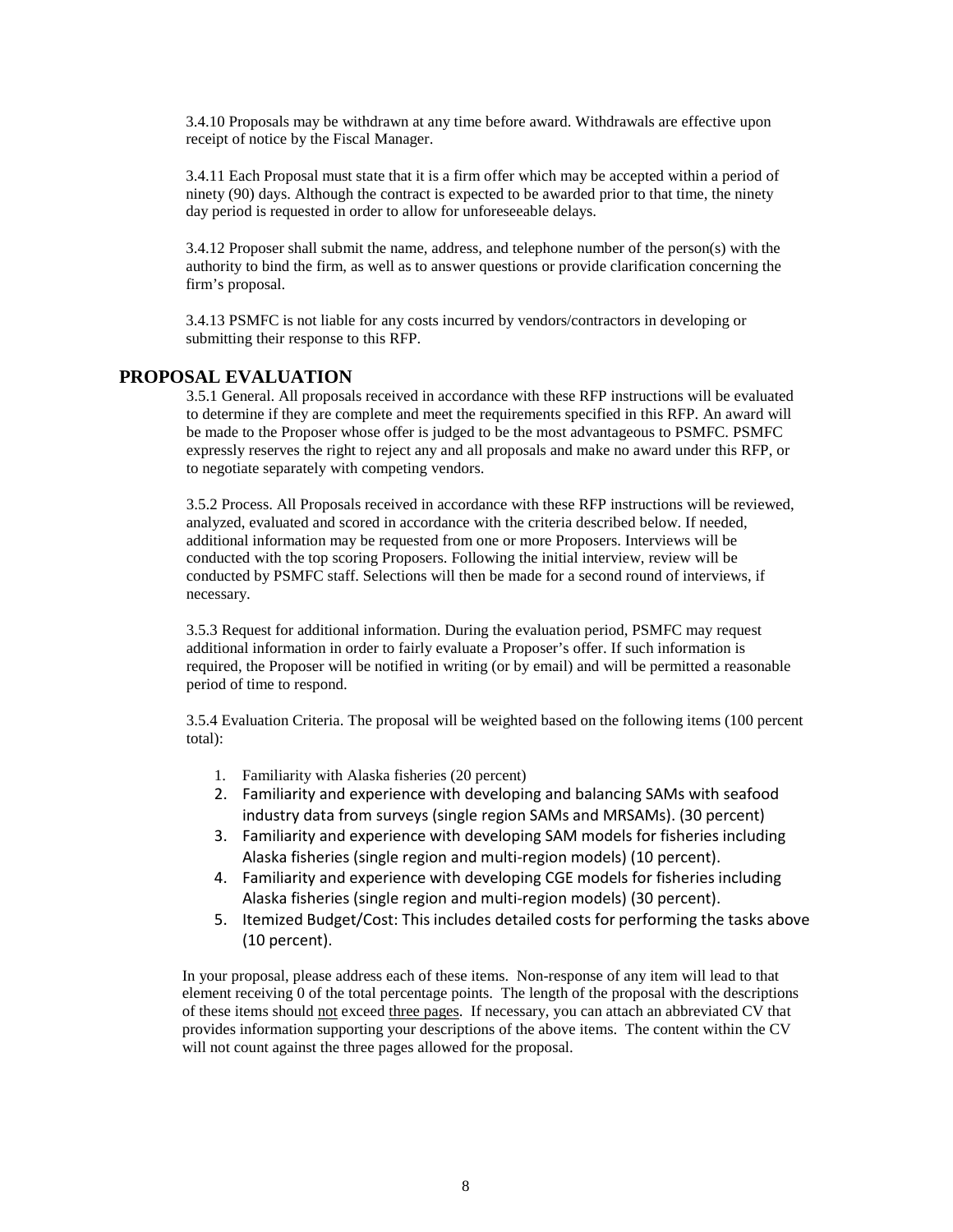#### **3.6 CONTRACT AWARD**

3.6.1 All qualified proposals will be evaluated and an award will be made to the firm whose combination of qualifications, cost and technical offers is deemed to be in the best interest of PSMFC.

3.6.2 The PSMFC may reject any or all of the proposals if such action is in the PSMFC's interest.

3.6.3 The PSMFC may waive informalities and minor irregularities in proposals received.

3.6.4 The PSMFC reserves the right to make an award on any item for a quantity less than a quantity offered, at the unit cost or price offered, unless the offer specifies otherwise in the proposal.

3.6.5 The PSMFC reserves the right to make multiple awards if, after considering the additional administrative cost, it is in the PSMFC's best interest to do so.

3.6.6 Exchanges with proposers after receipt of a proposal do not constitute a rejection or counteroffer by the PSMFC.

3.6.7 The PSMFC may determine that a proposal is unacceptable if the prices proposed are materially unbalanced between line items or subline items. Unbalanced prices exist when, despite an acceptable total evaluated price, the price of one or more contract line items is significantly overstated or understated as indicated by the application of cost or price analysis techniques. A proposal may be rejected if the PSMFC Fiscal Manager determines that the lack of balances poses an unacceptable risk to the PSMFC.

3.6.8 If a cost realism analysis is performed, cost realism may be considered by the source selection authority in evaluating performance or schedule risk.

3.6.9 The PSMFC may disclose the following information in post award debriefings to other proposers:

3.6.9.1 The overall evaluated cost of price and technical rating of the successful proposer;

3.6.9.2 The overall ranking of all proposers, when any ranking was developed by the agency during source selection; and

3.6.9.3 A summary of the rationale for award.

## **3.7 SPECIAL CONTRACT AWARD REQUIREMENTS**

3.7.1 Conflict of Interest

The Proposer warrants that, to the best of the Proposer's knowledge and belief, there are no relevant facts or circumstances which could give rise to an organizational conflict of interest, as defined in the Federal Acquisition Regulations (FAR) Subpart 9.5, or that the Proposer has disclosed all such relevant information.

The Proposer agrees that if an actual or potential organizational conflict of interest is discovered after award, the Proposer will make full disclosure in writing to the PSMFC Fiscal Manager. This disclosure shall include a description of actions that the Proposer has taken or proposes to take, after consultation with the PSMFC Fiscal Manager, to avoid, mitigate, or neutralize the actual or potential conflict.